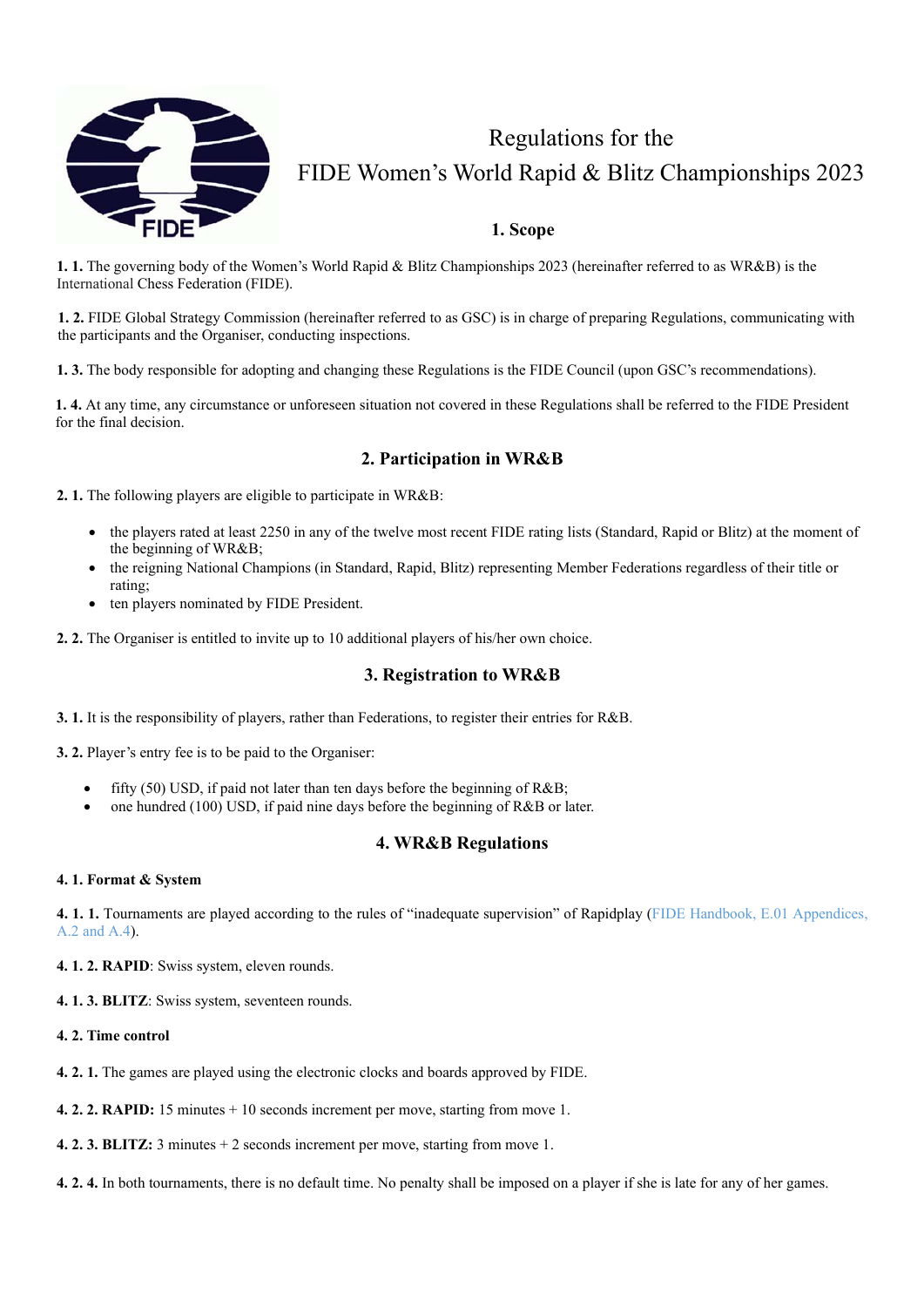#### **4. 3. Conditions of victory**

**4. 3. 1.** The player with the most points (1 point for each win, half a point for each draw, 0 for each loss) shall be declared the Women's World Rapid / World Blitz Champion.

If the top two or more players score the same number of points, a tie-break to determine the Women's World Rapid / World Blitz Champion is decided according to Article 4.3.2.2. Notwithstanding, all prize money is divided equally among all the players in tie (see Article 4.4.1).

#### **4. 3. 2. Tie-breaks**

**4. 3. 2. 1.** If two or more players score the same points, the tie is broken by the following criteria, in order of priority:

a) Buchholz Cut 1;

b) Buchholz;

c) Average Rating of Opponents (rapid rating – in rapid, blitz rating – in blitz tournament\*) Cut 1 (AROC 1)\*;

d) Direct encounter between the players in tie;

e) Drawing of lots.

**\*** A player's standard rating shall be used for the starting list, pairings (see Article 4.6) and tie-break calculation:

a) in the Rapid tournament, if the player has no rapid rating;

b) in the Blitz tournament, if the player has no blitz rating.

\*\* All forfeits and byes are cut from the calculation of AROC 1. If a player has one or more forfeits or byes, then no additional results are cut from the calculation of AROC 1.

All tie-breaks are calculated as described in Article C.02.13 of the FIDE Handbook.

**4. 3. 2. 2.** If there is a tie for the 1st place, a play-off shall determine the Women's World Rapid / World Blitz Champion. The play-off rules shall be announced by 1 April 2023.

#### **4. 4. Prizes**

| <b>Women's World Rapid</b> | Prize      | <b>Women's World Blitz</b> | <b>Prize</b> |
|----------------------------|------------|----------------------------|--------------|
| $1st$ place                | 40,000     | $1st$ place                | 40,000       |
| $2nd$ place                | 30,000     | $2nd$ place                | 30,000       |
| 3rd place                  | 20,000     | 3rd place                  | 20,000       |
| 4 <sup>th</sup> place      | 15,000     | $4th$ place                | 15,000       |
| 5 <sup>th</sup> place      | 10,000     | 5 <sup>th</sup> place      | 10,000       |
| $6th$ place                | 7,000      | $6th$ place                | 7,000        |
| $7th$ place                | 6,000      | $7th$ place                | 6,000        |
| 8 <sup>th</sup> place      | 5,000      | 8 <sup>th</sup> place      | 5,000        |
| 9 <sup>th</sup> place      | 4,000      | 9 <sup>th</sup> place      | 4,000        |
| $10^{th}$ place            | 3,000      | $10th$ place               | 3,000        |
| $11th - 15th$ places       | 2,000 each | $11th - 15th$ places       | 2,000 each   |
| <b>TOTAL</b>               | 150,000    | <b>TOTAL</b>               | 150,000      |

## **4. 4. 1.** Distribution of prizes in USD

All prize money is divided equally among the players with the same score.

**4. 4. 2.** The prize money shall be paid by direct banker's order drawn in USD. Within fourteen working days after completion of the event and receiving of player's bank details, FIDE shall transfer players' prize money to her bank account. In case if the transfer fails because of wrong bank details, the amount of fifty (50) USD shall be deducted from the second transfer in order to cover additional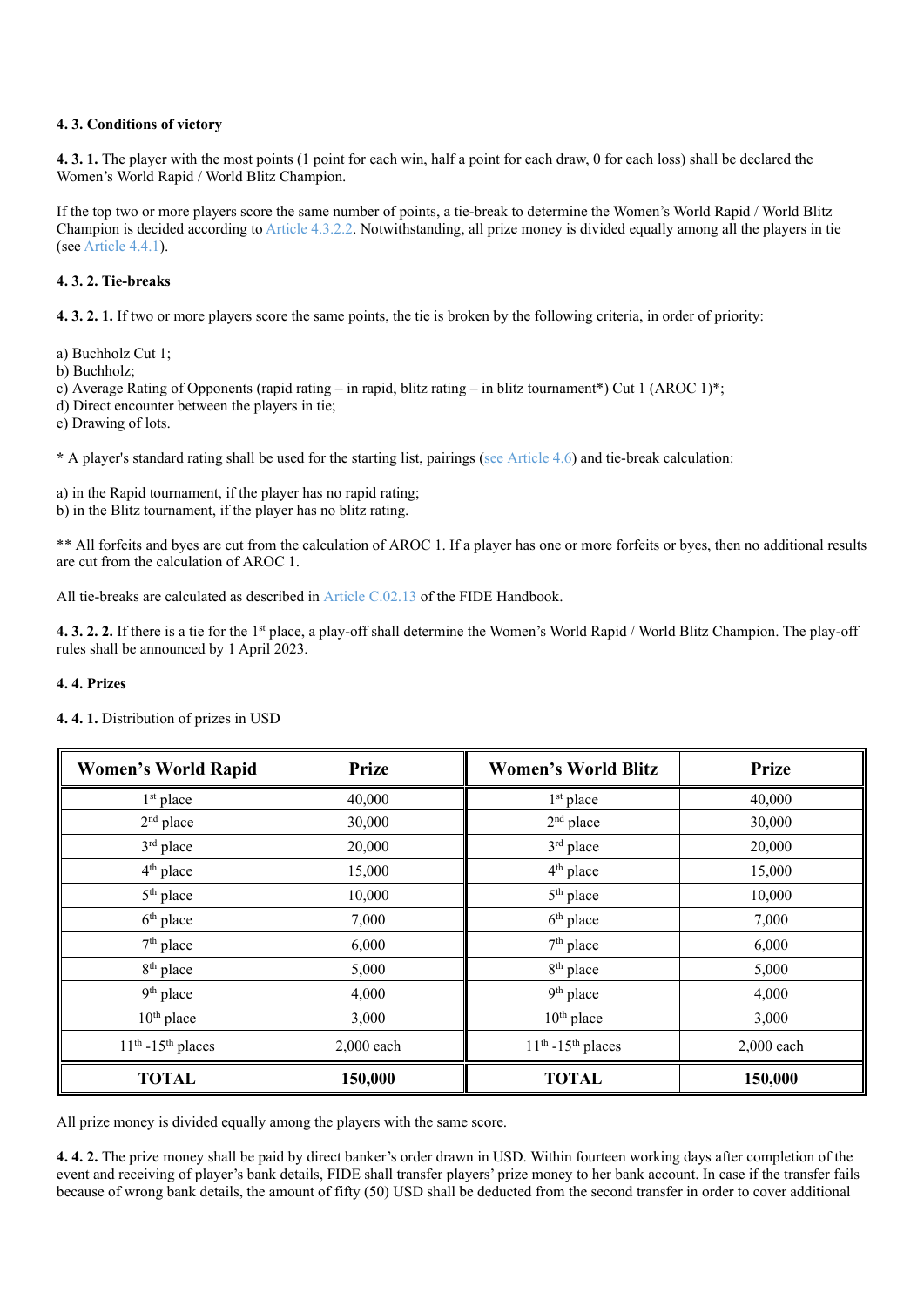bank charges.

**4. 4. 3.** If a player withdraws after the start of the tournament, FIDE Council shall decide whether or not to pay out her prize money depending on particular circumstances.

| Date  | Event                    | <b>Rounds</b> | Time   |
|-------|--------------------------|---------------|--------|
| Day 1 | Arrival                  |               |        |
|       | Opening Ceremony         |               | 19:30  |
|       | <b>Technical Meeting</b> |               | 20:30  |
| Day 2 | Rapid - day 1            | 1-4           | 15:00  |
| Day 3 | Rapid - day 2            | $5 - 8$       | 15:00  |
| Day 4 | Rapid - day 3            | $9 - 11$      | 15:00  |
| Day 5 | Blitz - day 1            | $1-9$         | 15:00  |
| Day 6 | Blitz - day 2            | $10 - 17$     | 14:00  |
|       | Closing Ceremony         |               | 19:00* |
| Day 7 | Departure                |               |        |

#### **4. 5. Schedule**

\*Approximate time. It can start later if the tie-break for the first place is played or there is any delay during the last playing session.

#### **4. 6. Pairings and draw for colours**

**4. 6. 1.** Pairings shall be done according to the FIDE pairing system for Swiss events.

**4. 6. 2.** The draw for colours shall be made for both tournaments (rapid and blitz) during the Opening Ceremony.

#### **4. 7. Accommodation**

**4. 7. 1.** Accommodation with full board in a standard room (4-star hotel minimum) for six nights shall be offered by the Organiser:

- to players rated at least 2500 in any of the twelve most recent FIDE rating lists (Standard, Rapid or Blitz) at the moment of the beginning of WR&B;
- to gold, silver and bronze medallists of the Women's Rapid and Blitz tournaments of WR&B 2022.

**4. 7. 2.** The Organiser shall offer accommodation options for all other players.

#### **4. 8. Playing venue**

**4. 8. 1.** GSC shall ensure the playing venue and its surrounding areas meet the requirements of the FIDE Regulations for the organisation of Top-level Tournaments (FIDE Handbook C.01), unless otherwise approved by GSC.

**4. 8. 2.** The playing venue shall be decorated with the FIDE flag, the flags of the host and the participating federations.

**4. 8. 3.** The Organiser shall provide water, coffee, tea and soft drinks free of charge for the players, the Principals, VIPs and accredited media.

#### **4. 9. Playing Conditions**

**4. 9. 1.** The Anti-Cheating Protection Measures for Level 1 events shall be applied (see Appendix I).

**4. 9. 2.** Except with the permission of the Chief Arbiter, only the players, the Principals and stewards shall be allowed in the playing area. During a game a player may communicate with an arbiter or a steward.

**4. 9. 3.** The players are not permitted to bring in the playing area a telephone, technical and other equipment extraneous to play, which may in any way disturb or upset their opponents. The Chief Arbiter decides what constitutes extraneous equipment disturbing the opponent.

**4. 9. 4.** While her game is in progress, a player may leave the playing venue only with the permission of the Chief Arbiter and only if she is accompanied by one of the arbiters. In case of this rule violation, the current game shall be declared lost by the player.

**4. 9. 5.** The anti-doping test procedure shall be regulated by the FIDE Medical Commission according to WADA requirements.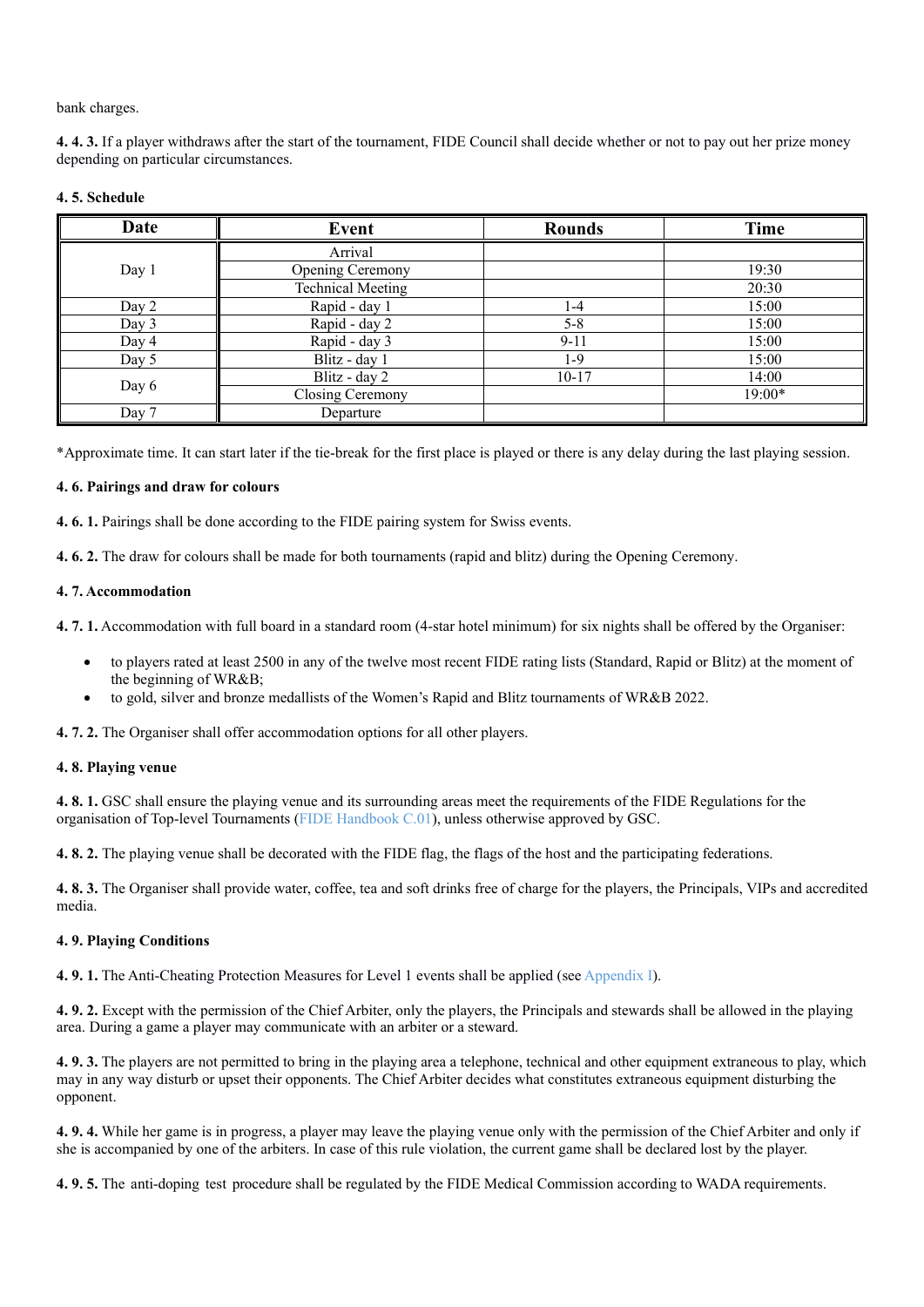**4. 9. 6.** The Organiser has to fulfil the requirements of the medical protocol, including anti-Covid measures, as per standards of the FIDE Medical commission and host country requirements.

**4. 9. 7.** The tournament physician(s) shall be available for the participants for the duration of the tournament.

#### **4. 10. Players conduct**

**4. 10. 1.** The dress code is strictly observed for the tournament and all the official events and press-conferences.

**4. 10. 1. 1.** Dress code.

Classic shoes.

Trouser or skirt suit or dress, preferably unicoloured, but not mandatory.

**4. 10. 1. 2.** No players with t-shirts, jeans, shorts, sneakers, baseball caps or inappropriate dress are allowed in the playing area. Any requests to wear national or traditional dress shall be approved by FIDE Supervisor.

**4. 10. 1. 3.** In case of dispute the issue of acceptability of clothing shall be decided by FIDE Supervisor.

**4. 10. 2.** The players are expected to attend Technical Meetings called by the Chief Arbiter, either in person or by Video Conferencing System (unless the Chief Arbiter permits otherwise).

**4. 10. 3.** The players are expected to be present at all official receptions including the Opening and Closing Ceremonies.

**4. 10. 4.** The players are expected to co-operate with the media. The players are required to make themselves available for short interviews immediately after each daily playing session.

**4. 10. 5.** The players shall be available for the daily press conference.

**4. 10. 6.** The winner is required to attend the final press conference after the event has ended and to provide an exclusive interview for the tournament and FIDE website, if requested by the FIDE Press Officer.

**4. 10. 7.** The top three winners of each event are required to attend the Closing Ceremony.

**4. 10. 8.** The players shall strictly abide by all medical regulations approved by FIDE and/or the Organiser. The players shall be aware that the regulations are subject to change and at short notice. FIDE shall inform players about any changes as quickly as possible.

**4. 10. 9.** If a player fails to fulfil her duties listed in Articles 4.10.1, 4.10.4 – 4.10.8, she can be penalised by FIDE Council as follows: 5% of her prize money shall be forfeited to the Organiser and a further 5% to FIDE for each breach. In cases of serious misconduct, the player may be disqualified from the event.

**4. 10. 10.** If a player undermines the reputation of FIDE, the WR&B Organiser and sponsors, other players, hosting country or city or conducts herself in a manner contrary to the spirit of sportsmanship, she shall be penalised in accordance with the FIDE Ethics & Disciplinary Code (FIDE Handbook A.08).

#### **4. 11. Principals**

The Principals are:

- a) FIDE President;
- b) FIDE Deputy President;
- c) Chief Arbiter;
- d) Two Deputy Chief Arbiters;
- e) Pairings Officer;
- f) Fair-Play Officer;
- g) FIDE Supervisor (Technical Delegate) Chairman of the Appeals Committee
- h) Two Appeals Committee members;
- i) FIDE Press Officer;
- j) Member of the FIDE Medical Commission (if needed);
- k) GSC member (if needed).

#### **4. 12. Arbiters**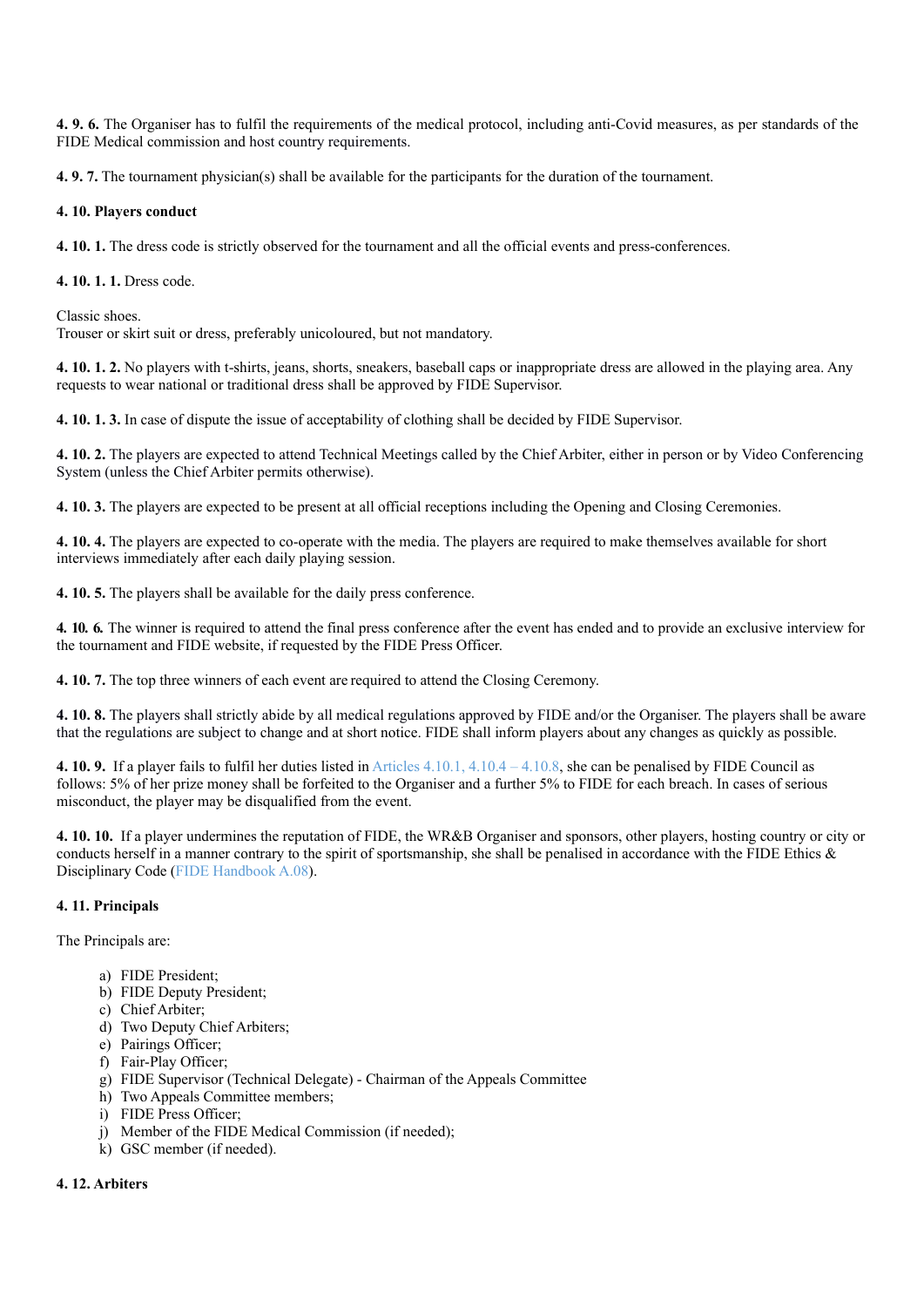**4. 12. 1.** The Chief Arbiter, two Deputy Chief Arbiters, the Pairings Officer and the Fair-Play Officer shall be appointed by GSC in accordance with the Regulations for the appointments of Arbiters in World Events (FIDE Handbook B.06.04).

**4. 12. 2.** During play either the Chief Arbiter or his/her Deputy shall be present in the playing area.

**4. 12. 3.** GSC, in consultation with the Organiser, shall appoint at least one arbiter per ten games in accordance with the Regulations for the appointments of Arbiters in World Events (FIDE Handbook B.06.04).

**4. 12. 4.** Within one week after the end of the event the Chief Arbiter shall submit a report in English to GSC. The report contains the result of each game as well as the final standings and also a general description of the course of the event. If there were any difficulties, conflicts or incidents, they shall be described together with the measures taken to deal with them.

#### **4. 13. Appeals Committee**

**4. 13. 1.** GSC shall appoint the FIDE Supervisor (Technical Delegate) - Chairman and the two other members of the Appeals Committee, all from different Federations and two reserve members who shall work remotely.

**4. 13. 2**. A member of the Appeals Committee cannot sit in judgement in a dispute involving one player from his/her Federation. If such a dispute arises, the member shall be substituted by the first reserve member.

**4. 13. 3.** All appeals and protests shall be submitted in writing to the Appeals Committee not more than fifteen minutes after the relevant playing session, or the particular infringement complained against.

**4. 13. 4.** All appeals and protests shall be accompanied by a deposit fee of three hundred (300) USD or the equivalent in local currency. If an appeal or a protest is accepted, the fee shall be returned. If an appeal or a protest is rejected, the fee may be forfeited to FIDE upon a decision of the Chairman of the Appeals Committee.

**4. 13. 5.** The Appeal Committee may decide on the following matters:

a) appeal against a decision by an arbiter,

b) any appeal which the Appeal Committee considers relevant.

**4. 13. 6**. The Appeal Committee shall endeavour to find binding solutions that are within FIDE legal framework and the true spirit of the FIDE motto, Gens Una Sumus.

**4. 13. 7.** The Appeal Committee shall endeavour to make a decision within fifteen minutes after submission of an appeal or a protest.

**4. 13. 8.** The written decision of the Appeals Committee arising from any dispute in respect of these Regulations shall be final.

**4. 13. 9.** Within one week after the end of the event the Chairman of the Appeals Committee shall submit a report in English to GSC.

#### **4. 14. Ceremonies**

**4. 14. 1.** The Opening Ceremony shall take place the day prior to the first round of the Rapid tournament.

**4. 14. 2.** The program of the Opening Ceremony shall be approved by FIDE Supervisor, such approval shall not be unreasonably withheld. A Cultural program and speeches totalling up to 60 minutes are usually welcome. The FIDE Anthem and the Anthem of the hosting nation shall be played.

**4. 14. 3.** The Closing Ceremony shall take place on the day of the last round of the Blitz tournament. FIDE trophies for the winners and FIDE medals (gold, silver, bronze) for the top three winners of each tournament are provided by the Organiser. The trophies and the medals are approved by GSC. The FIDE Anthem, the Anthem of the winner's nation and the Anthem of the hosting nation are played.

## **5. Media**

#### **5. 1. Website**

The Organiser is responsible for managing, updating and reviewing the official web domain which is used for the event: http://wrbc.fide.com. The Organiser shall warrant that http://wrbc.fide.com is managed in a professional way and furthermore that it is capable of handling the traffic and publicity that is required for such events. Statistics of traffic and full reports on web performance shall be provided to GSC.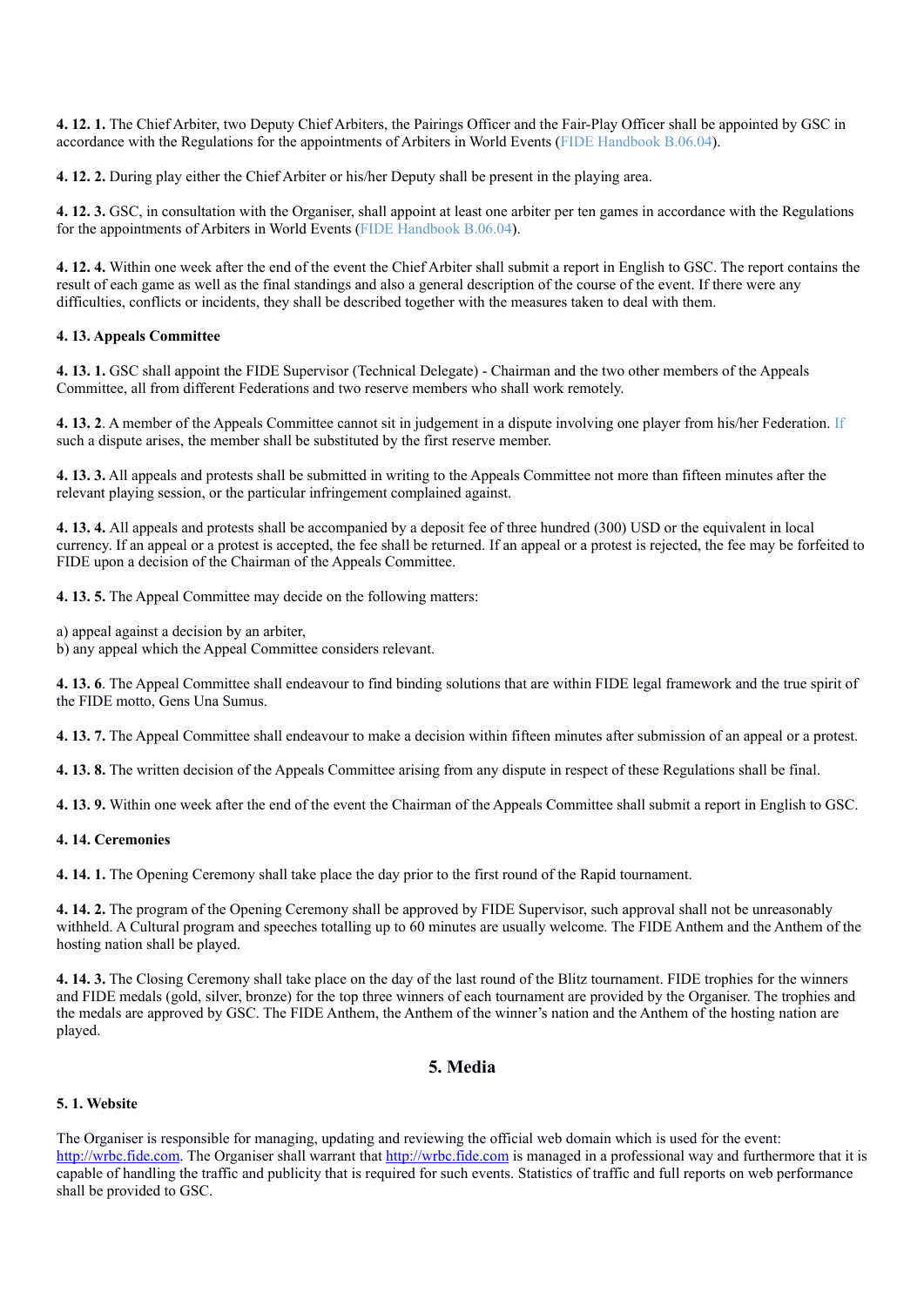#### **5. 2. Communications**

**5. 2. 1.** All official written communications, in print or online form, as well as activities shall identify FIDE as the governing body of WR&B.

**5. 2. 2.** All official communications shall use the official name for the event, in full: FIDE Women's World Rapid & World Blitz Championships.

**5. 2. 3.** All pre-tournament public communications regarding WR&B (e.g. joint press releases from FIDE and the Organiser) shall be co-written and scheduled in coordination with the FIDE Chief Marketing and Communications Officer.

#### **5. 3. Press Officer designated by FIDE**

**5. 3. 1.** GSC shall appoint the Press Officer for WR&B. The Organiser shall co-operate with the Press Officer regarding the accreditation and hospitality for journalists and media and the facilities available at the Press Centre that the Organiser chooses to provide, and assists him/her to establish contacts with the local media.

**5. 3. 2.** All content shown at http://wrbc.fide.com shall be reviewed and approved by the Press Officer. All live images, live broadcasting (Internet TV) pictures and all the other content for the full event are carried on official domains, plus any other web domain that has been agreed between the Organiser and GSC prior to WR&B. In cases of conflicting information and press statements, the views expressed by the Press Officer shall be the authentic version.

**5. 3. 3.** The Press Officer shall report to the FIDE Chief Marketing and Communications Officer.

**5. 3. 4.** The Press Officer shall be a member of the panel at any Press Conferences conducted during WR&B.

#### **5. 4. Photography and video**

**5. 4. 1.** Only photographers and camera crew expressly authorised by the Press Officer or the FIDE Chief Marketing and Communications Officer may work in the playing venue.

**5. 4. 2.** Television cameras shall try to minimise any inconvenience for the players and may only be allowed if the Chief Arbiter deems their use to be unobtrusive.

**5. 4. 3.** The use of flash photography shall not be allowed. An exception could be made only if the particularities of the venue force the photographers to stay more than 6 meters away from the players. Even in those exceptional circumstances, it is restricted to the first 3 minutes of rapid games and the first minute of blitz games.

**5. 4. 4.** The Organiser shall provide FIDE with a copy of all the video footage filmed during the event. This includes a recording of the broadcast, interviews, press conferences, and Opening and Closing Ceremonies. This footage shall be provided in a physical support: DVD, flash drive, hard drive, etc. FIDE can make use of these materials as specified in Chapter 8.

## **6. Selection of the Organiser**

**6. 1.** Any Federation member of FIDE or any sponsor supported by a national federation may apply for organisation of WR&B.

**6. 2.** FIDE shall open a bidding procedure for WR&B.

**6. 3**. Each application shall contain the following:

- a) Proposed exact place and date.
- b) Proposed tournament venue.

c) Proposed prize fund - minimum three hundred thousand (300,000) USD net of any applicable local taxes.

d) Contribution to the FIDE Development Fund of minimum sixty thousand (60,000) USD.

e) Commitment to cover all financial obligations to FIDE, including all the stipends, in accordance with these Regulations (see Chapter 7).

f) Commitment to cover all organisational costs in accordance with these Regulations.

g) Invitation for at least two members (or representatives) of GSC to inspect the proposed venue and examine the other conditions, with all travel and hotel expenses paid by the applicant from the non-refundable fee. (see Article 6.4).

h) Commitment to provide special rates for hotel rooms and meals for participants, accompanying persons and journalists.

i) Commitment to respect the rights of FIDE partners and sponsors and FIDE commercial rights in accordance with Chapter 8.

j) Applicant's name, signature and authentication.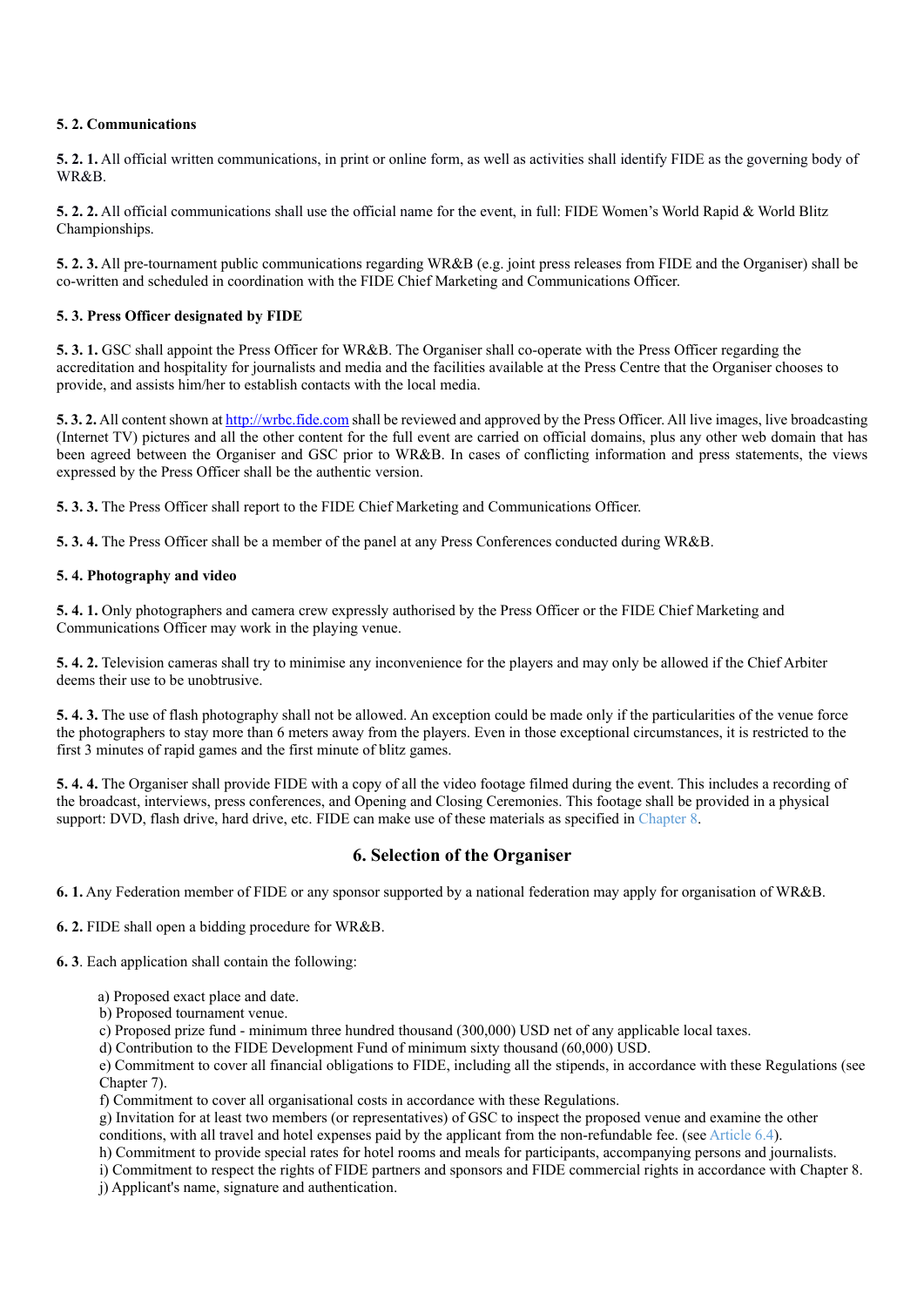k) Letter of support from a national federation and relevant local authorities.

**6. 4.** Each applicant shall pay a non-refundable fee of three thousand (3,000) USD.

**6. 5.** FIDE's choice of Organiser shall be based on many factors deemed to be in the best interests of chess. The proposed prize fund shall not be the only criterium. E. g. FIDE prefers WR&B and the FIDE World Rapid & Blitz Championships 2023 (R&B) to be held together at the same time.

**6. 6.** Upon FIDE's selection of the Organiser of the event, a contract shall be signed between FIDE and the Organiser regarding all financial and commercial aspects of WR&B. The Organiser is required to present all necessary bank guaranties for the whole amount of the prize fund and all expenses related to the event.

#### **7. Financial issues**

**7. 1.** Before the end of the event, FIDE shall be reimbursed for its direct expenses incurred in the organisation of WR&B. This shall be a fixed sum agreed in the contract between the Organiser and FIDE. This sum includes pre-expenses (inspections), work of the FIDE operational team (see Article 7.2), stipends (see Article 7.3), traveling expenses for the Principals (see Article 7.4) and other expenses mentioned in the contract.

#### **7. 2. Expenses of the FIDE operational team**

The Organiser shall cover all the expenses of the FIDE operational team involved in organisation of WR&B (traveling, accommodation, remuneration) up to fifty thousand (50,000) USD. The detailed description of the team's functions shall be included in the contract signed between the Organiser and FIDE.

#### **7. 3. Stipends**

The stipends to be paid to the Principals of WR&B by the Organiser are (in USD):

| Principal                                              | Stipend, USD | Number | Sum, USD |
|--------------------------------------------------------|--------------|--------|----------|
| Chief Arbiter                                          | 4,800        |        | 4,800    |
| Deputy Chief Arbiter                                   | 3,600        | 2      | 7,200    |
| Pairings Officer                                       | 3,600        | າ      | 7,200    |
| Fair-play Officer                                      | 3,600        |        | 3,600    |
| Technical Delegate - Chairman of the Appeals Committee | 4,000        |        | 4,000    |
| Member of the Appeals Committee                        | 2,800        |        | 5,600    |
| <b>Press Officer</b>                                   | 4,000        |        | 4,000    |
| Member of the FIDE Medical Commission                  | 2.800        |        | 2,800    |
| TOTAL                                                  | 39,200       |        |          |

#### **7. 4. Travel expenses of the FIDE Principals**

The FIDE President has the right to business class travel by air, sea or rail, at the Organiser`s expense. If other travel conditions are not specified in the contract signed by FIDE and the Organiser, all other Principals are compensated by the Organiser for their travel expenses up to one thousand one hundred (1,100) USD if travelling from the same continent up to one thousand five hundred (1,500) USD if travelling from another continent.

#### **7. 5. Accommodation of the FIDE Principals**

Accommodation with full board in a suite in a 4-5-star hotel is offered by the Organiser for the FIDE President. Accommodation with full board in a standard room in the same hotel is offered by the Organiser for each Principal. Extra expenses are covered by the Organiser only for the FIDE President.

#### **7. 6. Local transportation**

Transfer from and to the airport shall be provided by the Organiser, if necessary. A sufficient number of cars shall be made available for Principals; their use shall depend on the position of the hotels, playing hall and media centre. Alternatively, a daily allowance in local currency may be provided, the amount shall be agreed between the Organiser and GSC. Local transport shall also be provided for the players to official functions, if necessary.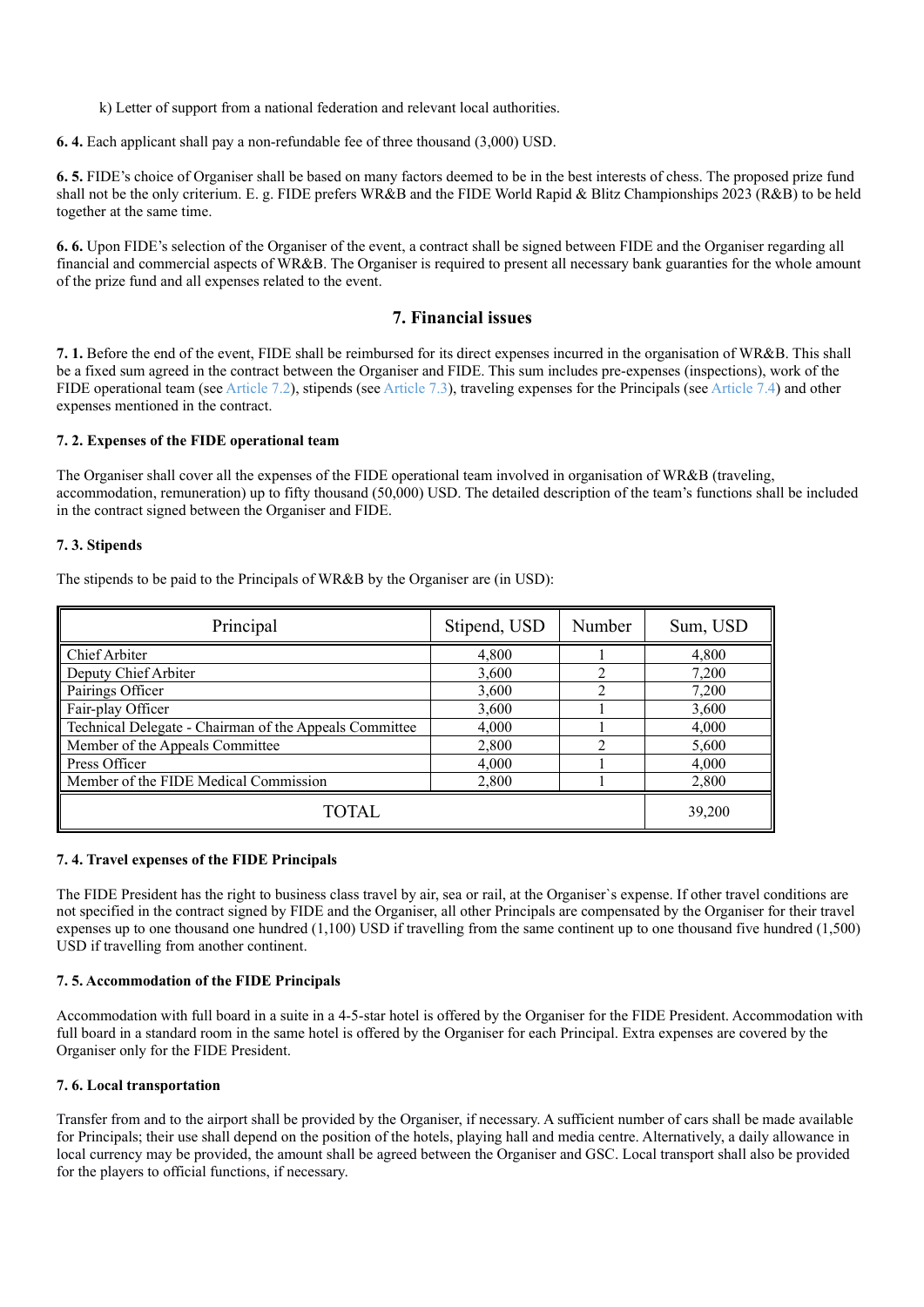#### **7. 7. Personnel and arbiters**

**7. 7. 1.** The Organiser shall provide sufficient personnel to assist in the playing venue, press room, VIP room, and at Ceremonies according to the agreement made with GSC.

**7. 7. 2.** The Organiser shall pay the stipend of 1,000 USD to each arbiter (see Article 4.12.3).

#### **7. 8. Broadcast**

The Organiser shall produce a high-quality live video and games broadcast of WR&B with commentaries in English by at least two commentators. Commentaries in other languages may be arranged by the Organiser upon recommendations of GSC. All expenses related to the broadcast shall be covered by the Organiser. The Organiser is required to deliver broadcast feed(s) to FIDE and its broadcasting partners as per FIDE's obligations with FIDE's broadcasting partners.

#### **7. 9. Medical care**

**7. 9. 1.** The Organiser shall cover the costs of treating acute illnesses including the cost of medicines, but not chronic ailments of the players and FIDE Principals.

**7. 9. 2.** The Organiser shall cover the costs related to the medical protocol (see Article 4.9.6).

#### **7. 10. Anti-doping control**

The Organiser shall cover the costs related to anti-doping testing (see Article 4.9.5) in accordance with the requirements of the antidoping protocol.

#### **7. 11. Fair-play measures**

The Organiser shall cover the costs associated with implementing the fair play regulations up to ten thousand (10,000) USD, excluding all the expenses for the Fair-Play Officer.

## **8. Commercial issues**

**8. 1.** FIDE retains all commercial and media rights of WR&B, including internet. These rights can be granted by FIDE to the Organiser on conditions specified in the contract signed between FIDE and the Organiser.

**8. 2.** The radio and television rights, including photo, video and film rights, belong to FIDE. These rights can be granted by FIDE to the Organiser on conditions specified in the contract signed between FIDE and the Organiser.

The players, Principals and arbiters as well as any technical staff admitted to the venue understand that they may be captured either by recorded or broadcasted video, or by their images, including photographs, video frames or works of art (hereinafter referred to as Images) at the venue of the Event as well as at the site around it, and provide their irrevocable consent for such capture, record and broadcast. FIDE may use all acquired images for commercial, marketing, organisational and other purposes free of charge. Any image may be used in printed, electronic or any other media, including the internet, and FIDE has the sub-licensable and worldwide right to use images as set forth above in any manner whatsoever (including any commercial purpose) free of charge.

**8. 3.** FIDE has the exclusive rights for live games transmission on Internet. FIDE shall provide to the Organiser the signal for online game display in the different function rooms as agreed between the parties. These rights as described here can be granted by FIDE to the Organiser.

**8. 4.** FIDE has the right to enter into advertisement agreements either with the Organiser or Sponsors of the event requiring players to wear attire with the branding of sponsors.

**8. 5.** Players shall not wear, use or display any apparel, footwear, accessory or other item, including but not limited to any piece of attire or any article that is of an accessory nature (*e.g.* bag, eyewear, arm bands, gloves, socks, charms, beverage bottles etc.), bearing an identification of or advertising or otherwise promoting the players' sponsors, without prior written permission by FIDE Supervisor.

**8. 6.** The income from admission charges goes to the Organiser.

**8. 7.** The Organiser shall produce a detailed budget for the event, which shall be approved by GSC.

**8. 8.** No proposed sponsor shall be in conflict with the regulations of the International Olympic Committee.

**8. 9.** The FIDE logo and the head of the corporate logo are displayed below: